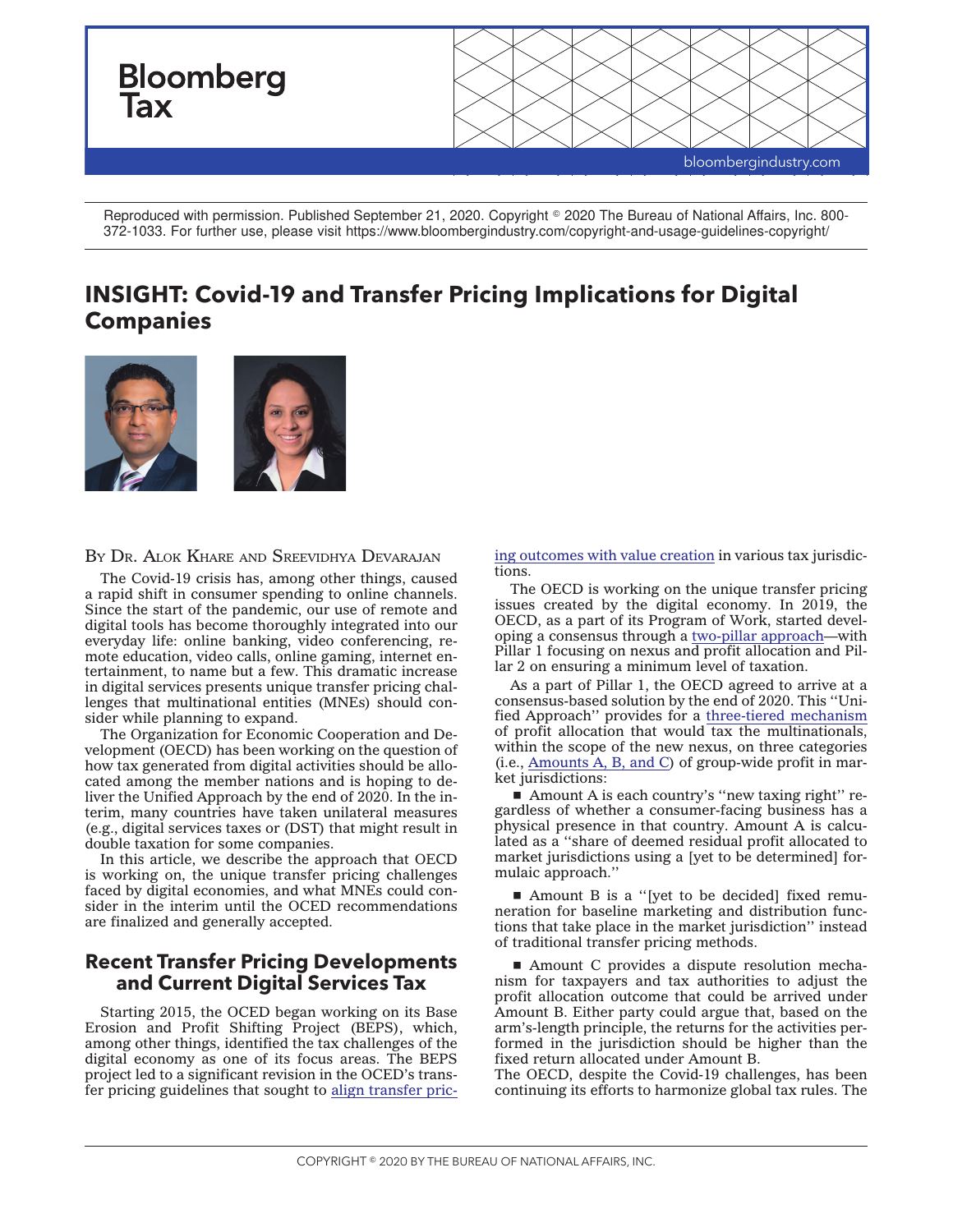OECD has been working on a blueprint that it hopes to make public in October of this year. It has been reported that, in the blueprint, OECD will propose dropping Amount C and retaining only Amounts A and B. The blueprint, among other things, discusses the reasons underlying the change and offers alternate dispute prevention and resolution mechanisms.

While the OECD continues its work, many governments have enacted digital services taxes as an interim measure. The underlying rationale provided by governments is that digital businesses derive enormous value from their citizen-users participating on the digital platforms of such companies both directly and through "network effects." In Europe, about half of the countries have either announced, proposed, or implemented DST, [ranging from](https://taxfoundation.org/digital-tax-europe-2020/) 2% in the U.K. to 7.5% in Turkey. [Several countries](https://tax.kpmg.us/content/dam/tax/en/pdfs/2020/digitalized-economy-taxation-developments-summary.pdf) outside Europe (e.g., India, Indonesia) have imposed DST as well.

Most of the countries are implementing DST on a transactional basis—by targeting the digital transactions that occur in their jurisdictions, regardless of an entity's physical presence. However, there are differences among nations as to which transactions would be included in determining the revenue base for DST. Every country's applicable tax base, though broadly targeted to include revenues from digital activities, diverges with regard to the exact transactions that would be included. For example, a review of the European nations that have implemented or proposed DST reveals that each nation's [applicable tax base varies](https://tax.kpmg.us/content/dam/tax/en/pdfs/2020/digitalized-economy-taxation-developments-summary.pdf) to include revenues from one or more of the following categories: *online advertising, online marketplace, social media platforms, internet search engine, provision of user data, sale of user data, targeted advertising, use of multilateral digital interfaces, advertising services based on users' data, advertising revenues, the transmission of user data generated from using a digital interface, audiovisual media service, and commercial audiovisual communication, and online services including advertisements, sales of content, and paid services on social media websites*.

# *Transfer Pricing Challenges For Digital Activities*

The [OECD's 2017 transfer pricing guidelines](https://www.oecd.org/tax/transfer-pricing/oecd-transfer-pricing-guidelines-for-multinational-enterprises-and-tax-administrations-20769717.htm) purportedly seek to align value attributed to a jurisdiction with ''key functions performed, important risks assumed, and important assets used'' in that jurisdiction. Several commentators view that the revised guidelines are not consistent with the arm's-length standard. We do not address this issue in this article.

Given the interconnectedness of functions performed and the assets used by digital companies in different jurisdictions, it is a daunting task to identify the value created by a particular location. For example, as the Australian Treasury recognizes, ''The [profits of businesses](https://treasury.gov.au/sites/default/files/2019-03/c2018-t306182-discussion-paper-1.pdf) [that derive value from user participation are the result](https://treasury.gov.au/sites/default/files/2019-03/c2018-t306182-discussion-paper-1.pdf) [of a range of inputs,](https://treasury.gov.au/sites/default/files/2019-03/c2018-t306182-discussion-paper-1.pdf) including intellectual property and the contribution of capital by the owners of the relevant businesses.''

To understand this complexity, consider the hypothetical example of a global digital advertising/ shopping company—Company X. Company X analyzes several aspects of customer behavior, such as the content that a customer has browsed, the time a customer has spent browsing each page, the items that a customer ends up purchasing, and the contents of such a customer's product reviews. Utilizing this data, Company X runs predictive algorithms to understand customer behavior and make relevant recommendations.

Such data, while being generated locally, could be transmitted to data servers in other locations, for use after consolidation across geographic markets. Data consolidation across markets would allow a company to understand trends unique to the local markets in which it operates and to gather valuable insights regarding products and customers across geographies. Subsequently, Company X could rely on some ''general'' insights gleaned from the data aggregated from its previously established markets to enter new markets in different jurisdictions. In short, assessing and assigning value attributable to user participation in various geographies is challenging. As the OECD acknowledges, ''there are [differences of opinion](https://www.oecd.org/tax/tax-challenges-arising-from-digitalisation-interim-report-9789264293083-en.htm) on whether and the extent to which data and user participation represent a contribution to value creation.''

A digital business model (especially when it involves consolidation or flow of data across jurisdictions) complicates the value delineation process since apportioning the combined value created by users across geographies to users in specific jurisdictions is challenging:

 $\blacksquare$  When data is consolidated across countries, different markets/users may contribute differently to the volume and quality of user content.

Insights based on user data from one or more countries contribute to the revenue generation in other markets. For example, insights gleaned from mature or advanced online markets could be used in newer markets with no established data. Further, such insights could be applied differently to suit different markets.

Different businesses [rely on user-generated data](https://treasury.gov.au/sites/default/files/2019-03/c2018-t306182-discussion-paper-1.pdf) [in different ways.](https://treasury.gov.au/sites/default/files/2019-03/c2018-t306182-discussion-paper-1.pdf) For example, while some companies rely heavily on user content, others (e.g., booking websites) may not.

 $\blacksquare$  Newer digital business models use [artificial intelli](https://treasury.gov.au/sites/default/files/2019-03/c2018-t306182-discussion-paper-1.pdf)[gence and machine learning,](https://treasury.gov.au/sites/default/files/2019-03/c2018-t306182-discussion-paper-1.pdf) making it difficult to assess the degree of reliance on user-generated data. Besides, the [value delineation is complicated](https://news.bloombergtax.com/daily-tax-report/insight-transfer-pricing-challenges-in-the-digital-economy-part-2-a-case-study-of-the-internet-of-things) by the ecosystem of hardware, software, and services located in different geographies enabling the various digital activities required to create the final value.

## **What Can MNEs Do in the Interim?**

As evident from above, the complexity in digital value delineation is a challenge of enormous proportions and not likely to be resolved quickly. It will probably be some time before the revised profit allocation tax rules are both finalized and generally accepted by all stakeholders. While MNEs have no control over when the OECD revised profit allocation rules will be harmonized, they can brace themselves for the DST-related changes in the interim, from an operational, strategic, and financial planning perspective. Below, we discuss some recommendations for MNEs.

**Example 3 Assess activities:** Given the differing views of what each country considers taxable, MNEs should assess as to what activities might fall within the scope of the new DST on a country-by-country basis. Some countries might choose to include new activities as a part of their ''in-scope'' revenues, based on what some